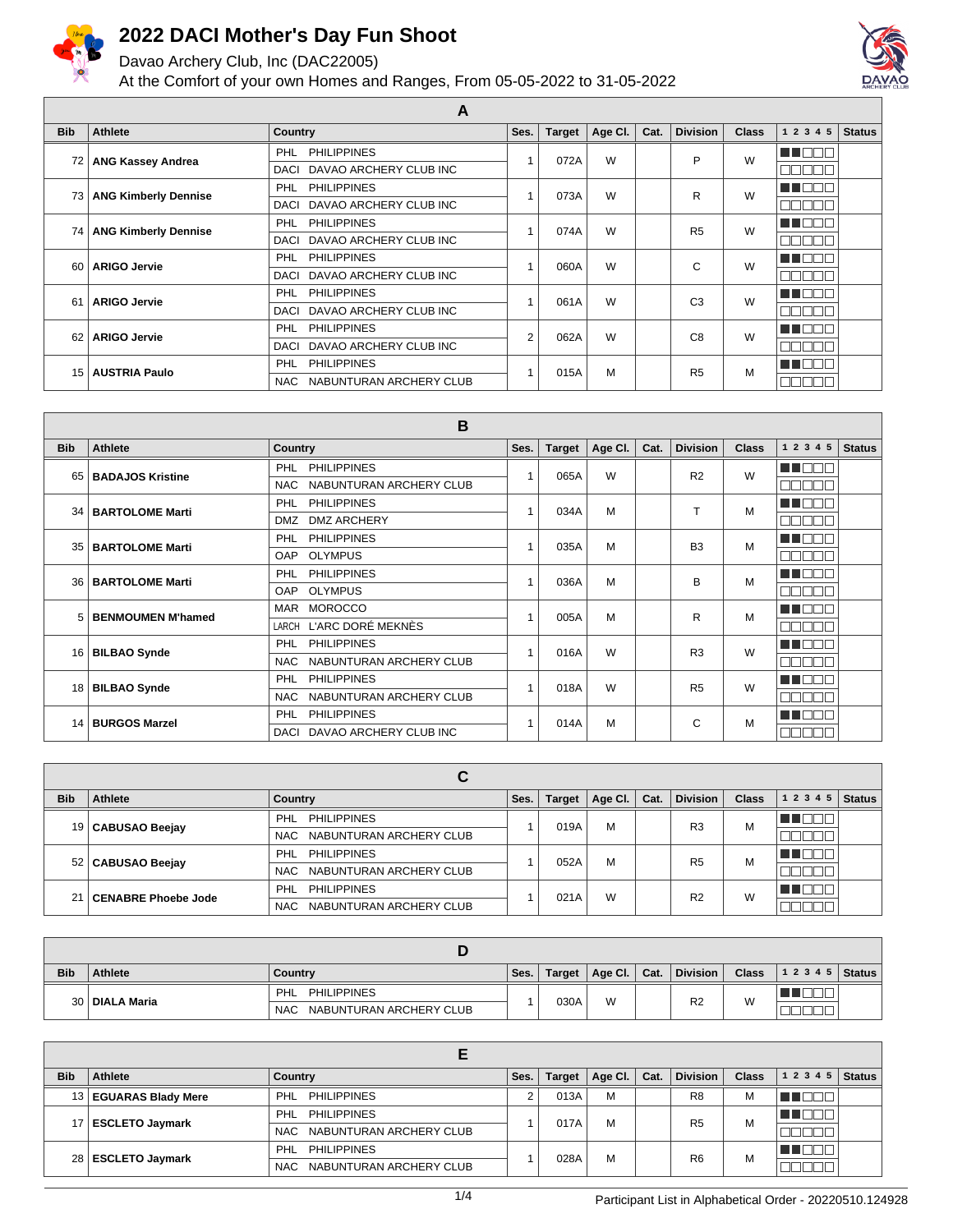

Davao Archery Club, Inc (DAC22005)

At the Comfort of your own Homes and Ranges, From 05-05-2022 to 31-05-2022



|                 |                        |                                 |      |        |         | Continue |                 |              |           |               |
|-----------------|------------------------|---------------------------------|------|--------|---------|----------|-----------------|--------------|-----------|---------------|
| <b>Bib</b>      | Athlete                | Country                         | Ses. | Target | Age Cl. | Cat.     | <b>Division</b> | <b>Class</b> | 1 2 3 4 5 | <b>Status</b> |
|                 | 29 ESCLETO Jaymark     | <b>PHILIPPINES</b><br>PHL       |      |        | M       |          |                 | M            |           |               |
|                 |                        | NAC NABUNTURAN ARCHERY CLUB     |      | 029A   |         |          | R <sub>6</sub>  |              |           |               |
|                 |                        | <b>PHILIPPINES</b><br>PHL       |      | 031A   | M       |          |                 | М            | ∎⊔∟       |               |
| 31 <sup>1</sup> | <b>ESCLETO Jaymark</b> | NABUNTURAN ARCHERY CLUB<br>NAC. |      |        |         |          |                 |              |           |               |

|            | F                        |                                  |      |        |         |      |                 |              |               |               |  |  |
|------------|--------------------------|----------------------------------|------|--------|---------|------|-----------------|--------------|---------------|---------------|--|--|
| <b>Bib</b> | Athlete                  | Country                          | Ses. | Target | Age Cl. | Cat. | <b>Division</b> | <b>Class</b> | 1 2 3 4 5     | <b>Status</b> |  |  |
|            | 4   FAISSEL Ben Tourtou  | <b>MOROCCO</b><br><b>MAR</b>     |      | 004A   | M       |      | R               | М            | n de la C     |               |  |  |
|            |                          | CLA CLEUB ARC DORÉ               |      |        |         |      |                 |              | nnnr          |               |  |  |
|            | 56   FONACIER Jose Marie | <b>PHL</b><br><b>PHILIPPINES</b> |      | 056A   | M       |      | B <sub>3</sub>  | M            | TI NOT        |               |  |  |
|            |                          | NABUNTURAN ARCHERY CLUB<br>NAC   |      |        |         |      |                 |              | 700 D.D       |               |  |  |
|            | 57   FONACIER Jose Marie | <b>PHL</b><br><b>PHILIPPINES</b> | 2    | 057A   | м       |      | B8              | M            | <b>THEFT.</b> |               |  |  |
|            |                          | NABUNTURAN ARCHERY CLUB<br>NAC   |      |        |         |      |                 |              | חרורור        |               |  |  |
|            | 32   FULLIDO Eljay Marie | <b>PHILIPPINES</b><br><b>PHL</b> |      | 032A   | W       |      | R <sub>2</sub>  | W            | <b>THEFT</b>  |               |  |  |
|            |                          | NABUNTURAN ARCHERY CLUB<br>NAC   |      |        |         |      |                 |              | والماليات     |               |  |  |
|            | 33   FULLIDO Eljay Marie | <b>PHILIPPINES</b><br><b>PHL</b> |      | 033A   |         | W    | R3              | W            | a a mara      |               |  |  |
|            |                          | NABUNTURAN ARCHERY CLUB<br>NAC   |      |        |         |      |                 |              | 3000a         |               |  |  |

|            | G                                   |                                       |      |               |         |      |                 |              |           |               |  |
|------------|-------------------------------------|---------------------------------------|------|---------------|---------|------|-----------------|--------------|-----------|---------------|--|
| <b>Bib</b> | Athlete                             | Country                               | Ses. | <b>Target</b> | Age Cl. | Cat. | <b>Division</b> | <b>Class</b> | 1 2 3 4 5 | <b>Status</b> |  |
|            | 70 GONZALES Jersey Enaj Vye         | <b>PHILIPPINES</b><br>PHL             |      | 070A          | W       |      | ▫               | W            |           |               |  |
|            |                                     | DAVAO ARCHERY CLUB INC<br>DACI        |      |               |         |      |                 |              |           |               |  |
|            | 71   GONZALES Jersey Enaj Vye       | <b>PHILIPPINES</b><br>PHL             |      | 071A          | W       |      | B <sub>8</sub>  | W            |           |               |  |
|            |                                     | DAVAO ARCHERY CLUB INC<br><b>DACI</b> |      |               |         |      |                 |              |           |               |  |
|            | 53   GULFAN Faye Mickaella Rochelle | <b>PHILIPPINES</b><br><b>PHL</b>      |      | 053A          | W       |      | R <sub>2</sub>  | W            |           |               |  |
|            |                                     | NABUNTURAN ARCHERY CLUB<br><b>NAC</b> |      |               |         |      |                 |              |           |               |  |

| <b>Bib</b> | Athlete                     | Country                        | Ses. | <b>Target</b> | Age Cl.   Cat. | <b>Division</b> | <b>Class</b> | 1 2 3 4 5 | <b>Status</b> |
|------------|-----------------------------|--------------------------------|------|---------------|----------------|-----------------|--------------|-----------|---------------|
|            | 63   IBAG Kristine Madeline | PHL PHILIPPINES                |      | 063A          | W              | C3              | W            |           |               |
|            |                             | DACI DAVAO ARCHERY CLUB INC    |      |               |                |                 |              |           |               |
|            | 64   IBAG Kristine Madeline | PHILIPPINES<br>PHL             |      | 064A          | W              | C8              | W            |           |               |
|            |                             | DAVAO ARCHERY CLUB INC<br>DACI |      |               |                |                 |              |           |               |

|                 | J                                |                                       |                |               |         |                |                 |       |               |               |  |
|-----------------|----------------------------------|---------------------------------------|----------------|---------------|---------|----------------|-----------------|-------|---------------|---------------|--|
| <b>Bib</b>      | <b>Athlete</b>                   | <b>Country</b>                        | Ses.           | <b>Target</b> | Age Cl. | Cat.           | <b>Division</b> | Class | 1 2 3 4 5     | <b>Status</b> |  |
| 24              | <b>JANDUSAY Cheziah Jadassah</b> | <b>PHILIPPINES</b><br>PHL             |                | 024A          | W       |                | R <sub>3</sub>  | W     | <b>READER</b> |               |  |
|                 |                                  | NABUNTURAN ARCHERY CLUB<br>NAC.       |                |               |         |                |                 |       | nnnnn         |               |  |
|                 | <b>JASMIN Kolin</b>              | <b>PHILIPPINES</b><br><b>PHL</b>      |                | 022A          | W       |                | R <sub>3</sub>  | W     | TE ELECT      |               |  |
|                 |                                  | <b>NAC</b><br>NABUNTURAN ARCHERY CLUB |                |               |         |                |                 |       | nnnnn         |               |  |
| 23              | <b>JASMIN Kolin</b>              | <b>PHILIPPINES</b><br><b>PHL</b>      |                | 023A          | W       |                | R <sub>5</sub>  | W     | E E O O C     |               |  |
|                 |                                  | NABUNTURAN ARCHERY CLUB<br>NAC.       |                |               |         |                |                 |       | mmmmm         |               |  |
| 40              | <b>JOSOL Jonathan</b>            | <b>PHILIPPINES</b><br>PHL             |                | 040A          | M       |                | т               | M     | I DOT         |               |  |
|                 |                                  | DAVAO ARCHERY CLUB INC<br><b>DACI</b> |                |               |         |                |                 |       | nnnn          |               |  |
| 42 <sub>1</sub> | <b>JOSOL Jonathan</b>            | <b>PHILIPPINES</b><br>PHL             | $\overline{2}$ | 042A          | M       |                | B <sub>8</sub>  | M     | ma mar        |               |  |
|                 |                                  | DAVAO ARCHERY CLUB INC<br><b>DACI</b> |                |               |         |                |                 |       | Ш.            |               |  |
| 43              | <b>JOSOL Jonathan</b>            | <b>PHILIPPINES</b><br>PHL             |                | 043A          | M       |                | <b>B3</b>       | M     | TIN DIT       |               |  |
|                 |                                  | DAVAO ARCHERY CLUB INC<br>DACI        |                |               |         |                |                 |       |               |               |  |
| 44              | <b>JOSOL Jonathan</b>            | <b>PHILIPPINES</b><br>PHL             |                | 044A          | M       |                | в               | M     | <b>HELL</b>   |               |  |
|                 |                                  | DAVAO ARCHERY CLUB INC<br>DACI        |                |               |         |                |                 |       | n ni<br>TOT   |               |  |
| 45              | <b>JOSOL Jonathan</b>            | <b>PHILIPPINES</b><br><b>PHL</b>      | $\overline{2}$ | 045A          | M       |                | C <sub>8</sub>  | M     | man man       |               |  |
|                 |                                  | DAVAO ARCHERY CLUB INC<br>DACI        |                |               |         |                |                 |       | ooooo         |               |  |
| 46              | <b>JOSOL Jonathan</b>            | <b>PHILIPPINES</b><br><b>PHL</b>      |                | 046A          | M       | C <sub>3</sub> |                 | M     | man man       |               |  |
|                 |                                  | DAVAO ARCHERY CLUB INC<br>DACI        |                |               |         |                |                 |       | nnnn          |               |  |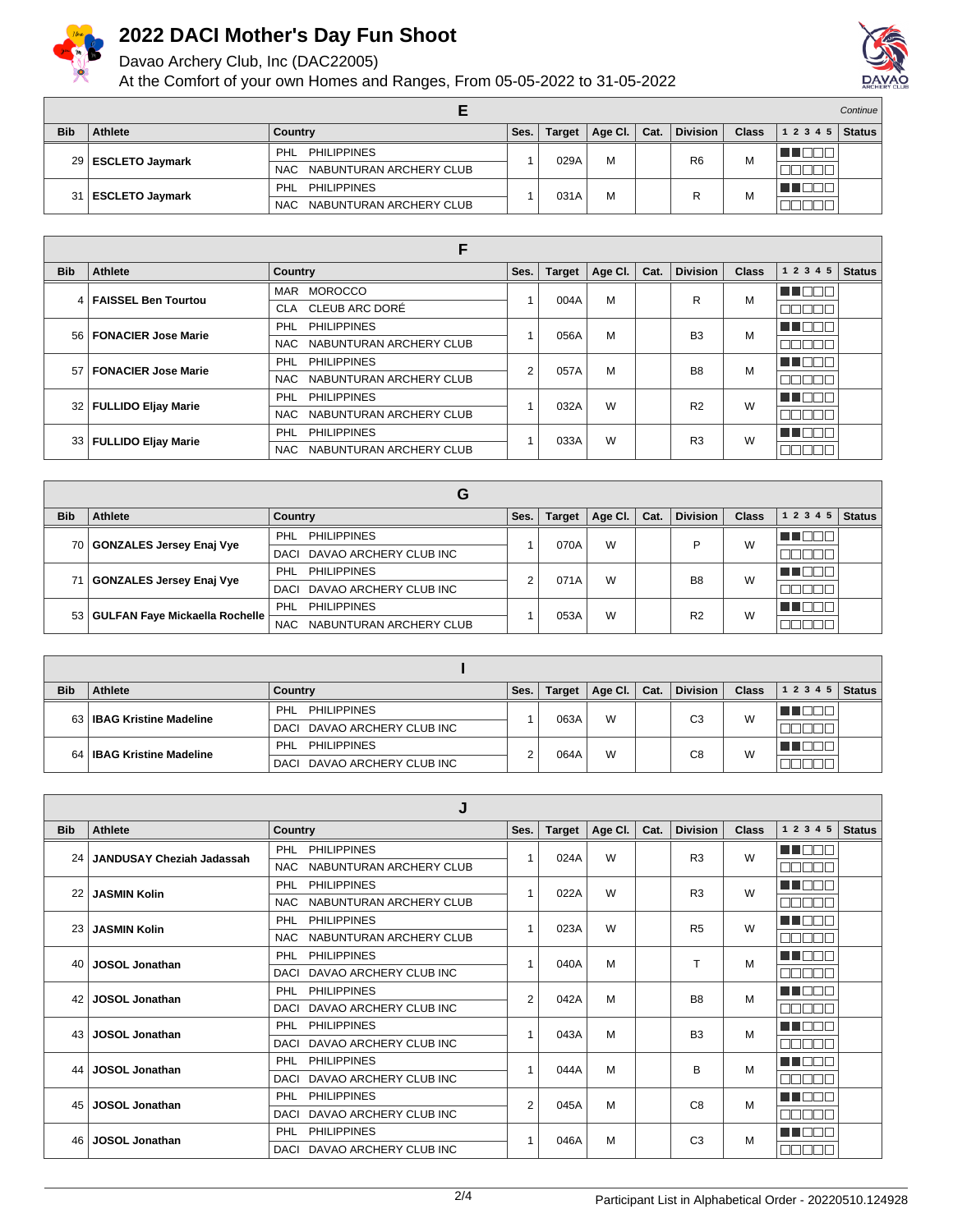

Davao Archery Club, Inc (DAC22005)

At the Comfort of your own Homes and Ranges, From 05-05-2022 to 31-05-2022



|                 |                             |                                |      |               |         |      |                 |              |                | Continue |
|-----------------|-----------------------------|--------------------------------|------|---------------|---------|------|-----------------|--------------|----------------|----------|
| <b>Bib</b>      | <b>Athlete</b>              | Country                        | Ses. | <b>Target</b> | Age Cl. | Cat. | <b>Division</b> | <b>Class</b> | $12345$ Status |          |
| 47 I            | JOSOL Jonathan              | <b>PHILIPPINES</b><br>PHL      |      | 047A          | м       |      | ⌒               | M            | - 1 L I        |          |
|                 |                             | DAVAO ARCHERY CLUB INC<br>DACI |      |               |         |      |                 |              |                |          |
| 41 <sup>1</sup> | <b>JOSOL Jonathan - ILF</b> | PHL<br><b>PHILIPPINES</b>      |      | 041A          | M       |      |                 | М            | ◼◡             |          |
|                 |                             | DAVAO ARCHERY CLUB INC<br>DACI |      |               |         |      |                 |              |                |          |

| <b>Bib</b>      | <b>Athlete</b>             | Country                               | Ses.           | <b>Target</b> | Age Cl. | Cat. | <b>Division</b> | <b>Class</b> | 1 2 3 4 5        | <b>Status</b> |
|-----------------|----------------------------|---------------------------------------|----------------|---------------|---------|------|-----------------|--------------|------------------|---------------|
| 58 <sup>1</sup> | <b>LANDGRAF Volker</b>     | <b>GERMANY</b><br>DEU                 |                | 058A          | M       |      | B               | M            | MA DE E          |               |
|                 |                            | <b>SV MICHELFELD</b><br><b>SV</b>     |                |               |         |      |                 |              | nn na            |               |
| 2               | <b>LEIDHOLD Thomas</b>     | <b>GERMANY</b><br><b>DEU</b>          | 4              | 002A          | M       |      | B <sub>3</sub>  | M            | <b>REFERENCE</b> |               |
|                 |                            | <b>SV MICHELFELD</b><br><b>SV</b>     |                |               |         |      |                 |              | e e e e e        |               |
| 11              | <b>LEIDHOLD Thomas</b>     | <b>GERMANY</b><br><b>DEU</b>          |                | 011A          | M       |      | B               | M            | M BE S           |               |
|                 |                            | <b>SV MICHELFELD</b><br><b>SV</b>     |                |               |         |      |                 |              | nnnnn            |               |
| 12              | <b>LEIDHOLD Thomas</b>     | <b>GERMANY</b><br><b>DEU</b>          |                | 012A          | M       |      | B <sub>3</sub>  | M            | man man          |               |
|                 |                            | <b>SV MICHELFELD</b><br><b>SV</b>     |                |               |         |      |                 |              | noooo            |               |
| 77              | <b>LIGUE Shirlyn</b>       | <b>PHILIPPINES</b><br>PHL             | $\overline{1}$ | 077A          | W       |      | B               | W            | n de c           |               |
|                 |                            | DAVAO ARCHERY CLUB INC<br><b>DACI</b> |                |               |         |      |                 |              | nn nn n          |               |
| 78 I            | <b>LIGUE Shirlyn</b>       | <b>PHILIPPINES</b><br>PHL             |                | 078A          | W       |      | B <sub>3</sub>  | W            | man man          |               |
|                 |                            | DAVAO ARCHERY CLUB INC<br>DACI        |                |               |         |      |                 |              | nnnn             |               |
|                 | 20   LLABAN Diene Lyannah  | <b>PHILIPPINES</b><br>PHL             |                | 020A          | W       |      | R <sub>2</sub>  | W            | MA NAT           |               |
|                 |                            | NABUNTURAN ARCHERY CLUB<br><b>NAC</b> |                |               |         |      |                 |              | <b>RRADER</b>    |               |
| 261             | LOPOZ Ea Fini Jandy        | <b>PHILIPPINES</b><br><b>PHL</b>      | $\overline{1}$ | 026A          | W       |      | R <sub>3</sub>  | W            | UN DELL'         |               |
|                 |                            | NABUNTURAN ARCHERY CLUB<br><b>NAC</b> |                |               |         |      |                 |              | nnnn             |               |
| 27              | <b>LOPOZ Ea Fini Jandy</b> | <b>PHILIPPINES</b><br>PHL             |                | 027A          | W       |      | R <sub>5</sub>  | W            | n n n n          |               |
|                 |                            | NABUNTURAN ARCHERY CLUB<br>NAC.       |                |               |         |      |                 |              | nn nn n          |               |

|            | M                         |                                  |      |               |         |      |                 |              |             |               |  |
|------------|---------------------------|----------------------------------|------|---------------|---------|------|-----------------|--------------|-------------|---------------|--|
| <b>Bib</b> | Athlete                   | Country                          | Ses. | <b>Target</b> | Age CI. | Cat. | <b>Division</b> | <b>Class</b> | 1 2 3 4 5   | <b>Status</b> |  |
|            | 3   MAHMOUD ACHRAF Lalami | <b>MOROCCO</b><br><b>MAR</b>     |      | 003A          | м       |      | R               | M            | TE EL       |               |  |
|            |                           | ARC DORÉ MEKNÈS<br>ARC           |      |               |         |      |                 |              | ┐г          |               |  |
|            | 48   MARTINEZ Hanz        | <b>PHILIPPINES</b><br><b>PHL</b> |      | 048A          | M       |      | B <sub>3</sub>  | M            | TOOL        |               |  |
|            |                           | DACI DAVAO ARCHERY CLUB INC      |      |               |         |      |                 |              | ╖           |               |  |
|            | 49   MARTINEZ Hanz        | <b>PHILIPPINES</b><br>PHL        |      | 049A          |         | M    | B               | M            | TE ELECT    |               |  |
|            |                           | DAVAO ARCHERY CLUB INC<br>DACI   |      |               |         |      |                 |              | - 11        |               |  |
|            |                           | <b>PHILIPPINES</b><br><b>PHL</b> |      | 050A          | M       |      | C <sub>3</sub>  | M            | TE ET<br>⊣г |               |  |
|            | 50   MARTINEZ Hanz        | DACI DAVAO ARCHERY CLUB INC      |      |               |         |      |                 |              |             |               |  |
|            | 76   MORALEDA Raymond     | <b>PHILIPPINES</b><br>PHL        | 2    | 076A          | M       |      | C <sub>8</sub>  | M            | un mar      |               |  |
|            |                           | DACI DAVAO ARCHERY CLUB INC      |      |               |         |      |                 |              | - II        |               |  |

|            | N                       |                                          |      |               |         |                |                 |              |           |               |  |
|------------|-------------------------|------------------------------------------|------|---------------|---------|----------------|-----------------|--------------|-----------|---------------|--|
| <b>Bib</b> | Athlete                 | <b>Country</b>                           | Ses. | <b>Target</b> | Age CI. | Cat.           | <b>Division</b> | <b>Class</b> | 1 2 3 4 5 | <b>Status</b> |  |
|            | 6   NARANJILLA Daniel   | PHL<br><b>PHILIPPINES</b>                |      | 006A          | M       |                | в               | M            | T N       |               |  |
|            |                         | DAVAO ARCHERY CLUB INC<br>DACI           |      |               |         |                |                 |              |           |               |  |
|            | 7   NARANJILLA Daniel   | <b>PHILIPPINES</b><br><b>PHL</b><br>007A | M    |               |         | B <sub>3</sub> | M               | <b>GREDI</b> |           |               |  |
|            |                         | DAVAO ARCHERY CLUB INC<br>DACI           |      |               |         |                |                 |              |           |               |  |
|            | 8   NARANJILLA Daniel   | <b>PHILIPPINES</b><br>PHL                | 2    | 008A          | M       |                | B <sub>8</sub>  | M            | HI F      |               |  |
|            |                         | DACI DAVAO ARCHERY CLUB INC              |      |               |         |                |                 |              |           |               |  |
|            | 9 NARANJILLA Frankie    | <b>PHILIPPINES</b><br>PHL                |      | 009A          | M       |                | в               | M            | TELET     |               |  |
|            |                         | <b>OAP</b><br>OLYMPUS                    |      |               |         |                |                 |              |           |               |  |
|            | 10   NARANJILLA Frankie | PHL<br><b>PHILIPPINES</b>                |      | 010A          | M       |                | B <sub>3</sub>  |              | A NATI    |               |  |
|            |                         | <b>OLYMPUS</b><br>OAP                    |      |               |         |                |                 | M            |           |               |  |